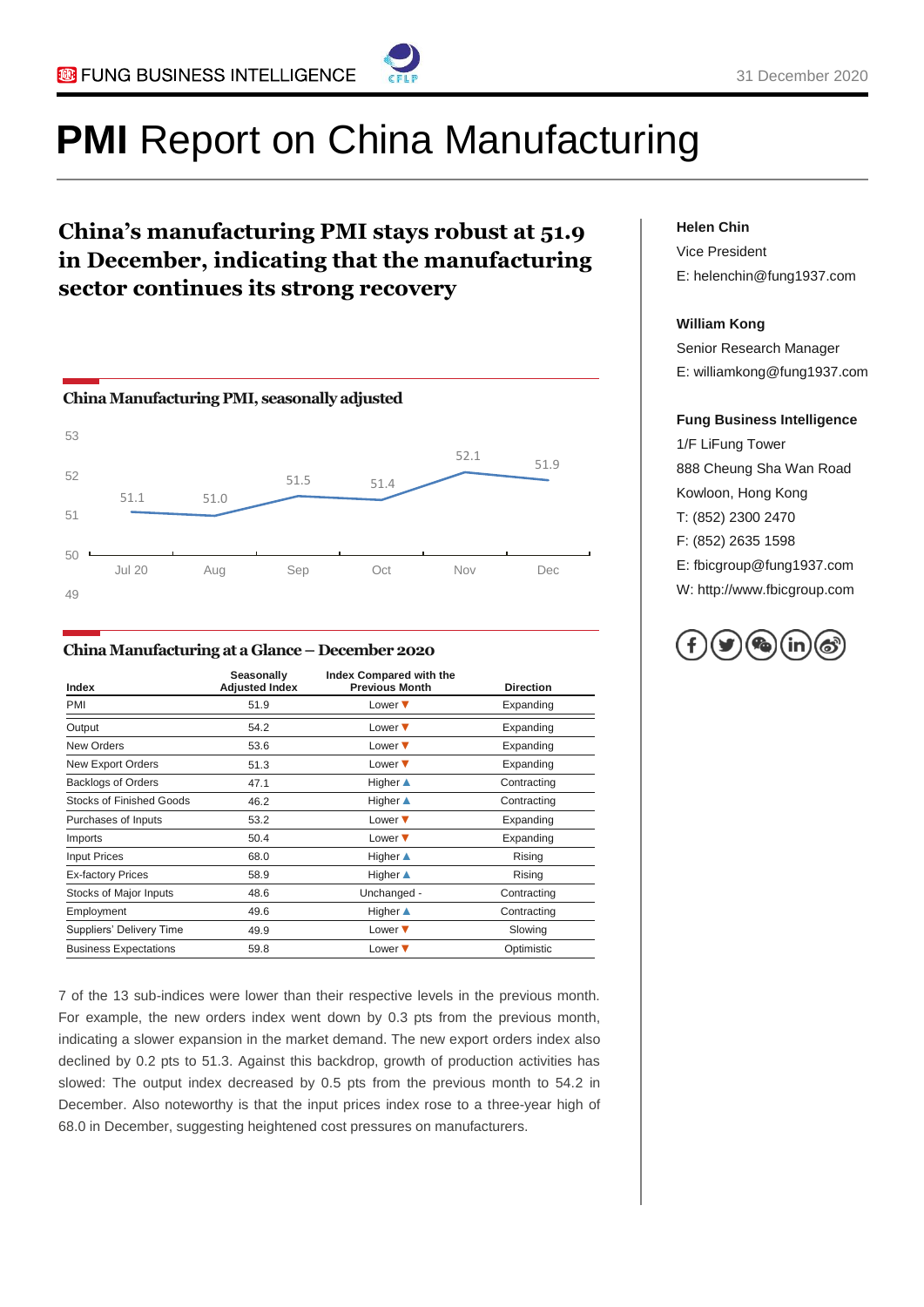By size of enterprises, the PMI of "large enterprises" dropped to 52.7 in December from 53.0 in November. The PMI of "medium enterprises" rose to 52.7 in December from 52.0 in November. Meanwhile, the PMI of 'small enterprises' dropped to 48.8 in December from 50.1 in November, returning to the contractionary zone.

The output index came in at 54.2 in December, down from 54.7 in November. The output indices of 'large enterprises' and 'medium enterprises' stayed above the critical 50-mark, registering 55.8 and 54.9 respectively in December. Meanwhile, the output index of "small enterprises" dropped below 50, registering 49.2 in the month.

The new orders index came in at 53.6 in December, down from 53.9 in November. By size of enterprises, the new orders indices of 'large enterprises' and 'medium enterprises' stayed above the neutral level of 50, registering 55.0 and 54.6 respectively in December. Meanwhile, the new orders index of "small enterprises" returned to the contractionary zone, registering 48.5 in the month.

The new export orders index decreased to 51.3 in December from 51.5 in November. The new export orders indices of "large enterprises" and "medium enterprises" stayed above the critical 50-mark, registering 52.1 and 50.6 respectively in December. Meanwhile, the new export orders index of "small enterprises" remained below 50, registering 48.3 in the month.

The backlogs of orders index came in at 47.1 in December, up from 46.7 in November. The backlogs of orders indices of "large enterprises", "medium enterprises" and "small enterprises' all remained below the critical 50-mark, registering 47.7, 48.4 and 43.7 respectively in December.

The stocks of finished goods index was 46.2 in December, up from 45.7 in November. The stocks of finished goods indices of "large enterprises", "medium enterprises" and "small enterprises" were all in the contractionary zone, registering 46.4, 46.5 and 45.4 respectively in December.

The purchases of inputs index went down to 53.2 in December from 53.7 in November. The purchases of inputs indices of "large enterprises" and "medium enterprises" stayed in the expansionary zone, registering 54.9 and 53.1 respectively in December. Meanwhile, the purchases of inputs index of "small enterprises" came in at 49.1 in the month.

The imports index went down to 50.4 in December from 50.9 in November. The imports indices of 'medium enterprises' and 'small enterprises' were above the critical 50-mark, registering 52.5 and 50.4 respectively in December. Meanwhile, the imports index of 'large enterprises' dropped below 50, registering 49.7 in the month.

The input prices index surged to 68.0 in December from 62.6 in November. The input prices indices of 'large enterprises', 'medium enterprises' and 'small enterprises' all stayed above the critical 50-mark, registering 68.5, 67.9 and 66.7 respectively in December.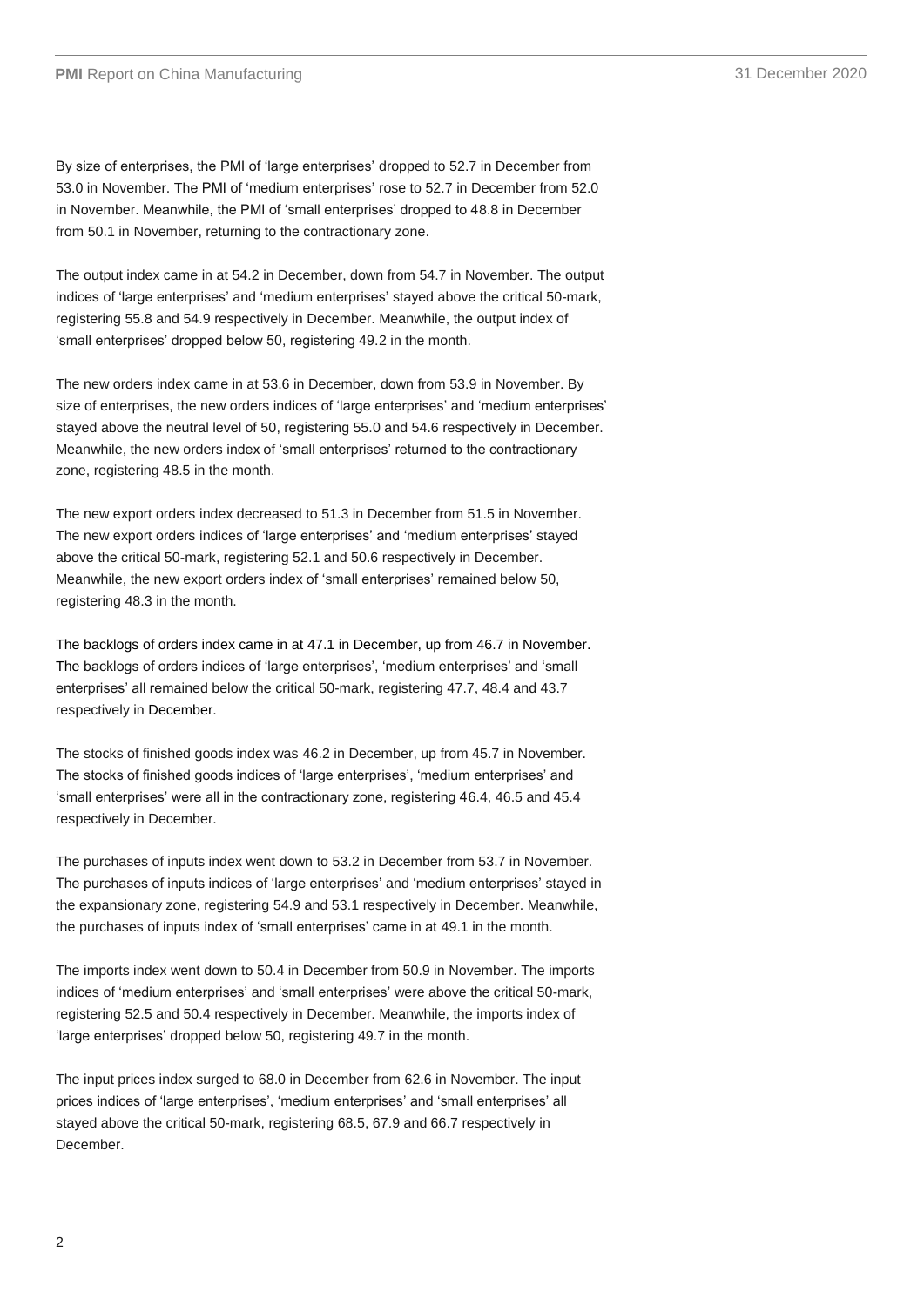The ex-factory prices index came in at 58.9 in December, up from 56.5 in November.<sup>1</sup> The ex-factory prices indices of 'large enterprises', 'medium enterprises' and 'small enterprises' were all in the expansionary zone, registering 59.9, 58.7 and 56.5 respectively in December.

The stocks of major inputs index came in at 48.6 in December, the same as in the previous month. The stocks of major inputs indices of "large enterprises", "medium enterprises' and 'small enterprises' all remained below the critical 50-mark, registering 48.6, 49.7 and 46.9 respectively in December.

The employment index was 49.6 in December, up from 49.5 in November. The employment index of "medium enterprises" came in at 50.2 in December. Meanwhile, the employment indices of 'large enterprises' and 'small enterprises' were in the contractionary zone, registering 49.7 and 48.5 respectively in the month.

The suppliers' delivery time index came in at 49.9 in December, down from 50.1 in November. A reading above 50 implies faster delivery; below 50, slower delivery. The suppliers' delivery time indices of 'large enterprises', 'medium enterprises' and 'small enterprises' registered 50.1, 49.6 and 49.8 respectively in December.

The business expectations index went down to 59.8 in December from 60.1 in November.<sup>2</sup> The business expectations indices of 'large enterprises', 'medium enterprises' and 'small enterprises' were 63.5, 58.3 and 52.5 respectively in December.

-

<sup>1</sup> The ex-factory prices index has been published since January 2017.

<sup>2</sup> Since January 2017, a new method of seasonal adjustment to the business expectations index has been

adopted; and accordingly, the historical readings of the index have been revised.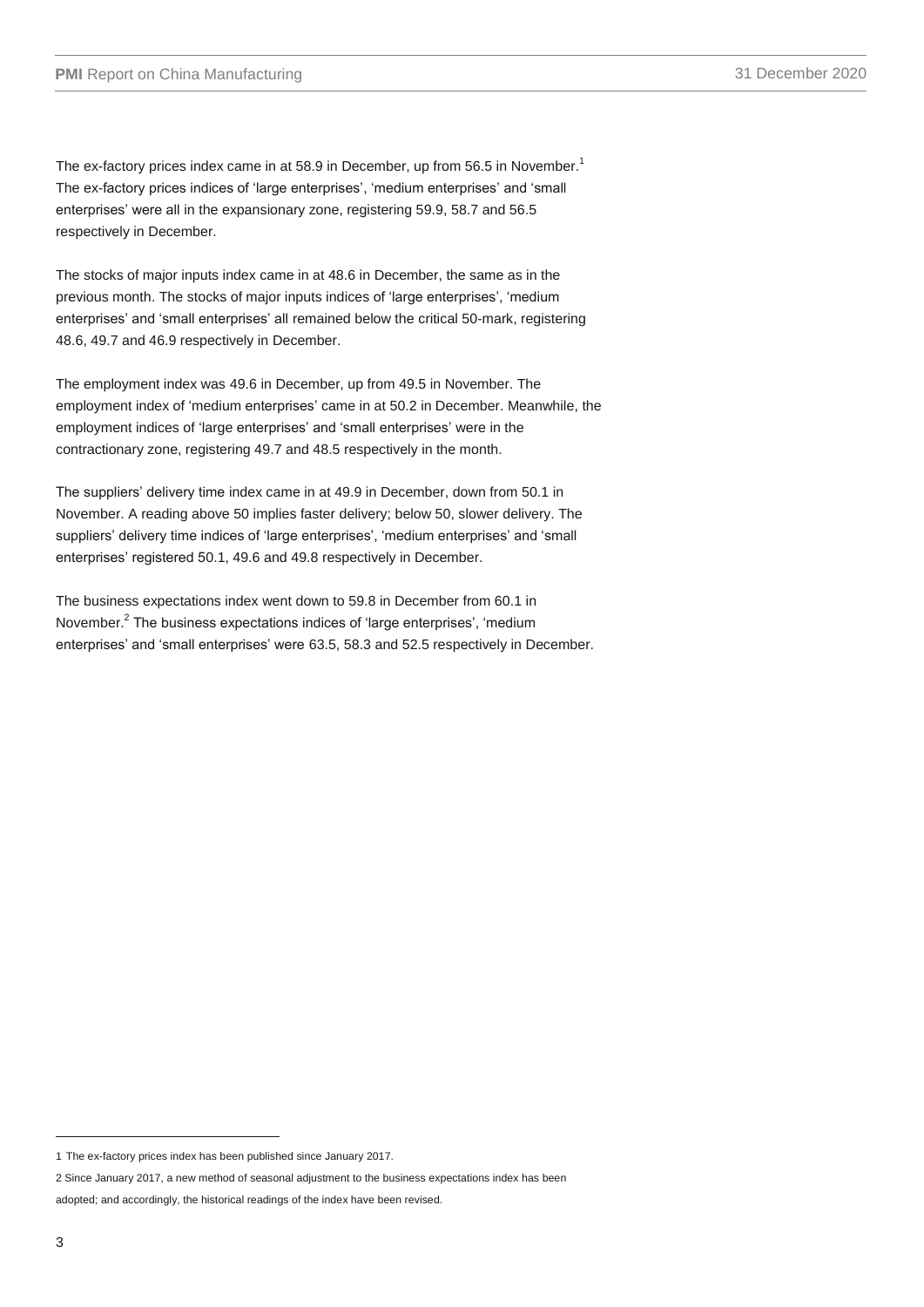## **CFLP**

#### **中國物流與採購聯合會**

China Federation of Logistics & Purchasing (CFLP) is the logistics and purchasing industry association approved by the State Council. CFLP"s mission is to push forward the development of the logistics industry and the procurement businesses of both government and enterprises, as well as the circulation of factors of production in China. The government authorizes the CFLP to produce industry statistics and set industry standards. CFLP is also China"s representative in the Asian-Pacific Logistics Federation (APLF) and the International Federation of Purchasing and Supply Management (IFPSM).

### **NBS**

#### **國家統計局**

The National Bureau of Statistics (NBS), an agency directly under the State Council in China, is in charge of the country"s statistics. It is responsible for formulating statistical policies and establishing the national statistical system, drafting and enforcing the statistical laws and regulations, setting up and improving the national economic accounting system, conducting censuses, as well as making statistical analyses and forecasts of the macroeconomy, social development, scientific advancement, resources and environment.

# **China Manufacturing PMI**

#### **中國製造業採購經理指數**

China Manufacturing Purchasing Managers" Index (PMI) provides an early indication each month of economic activities in the Chinese manufacturing sector. It is jointly published by China Federation of Logistics & Purchasing (CFLP) and the National Bureau of Statistics (NBS). Fung Business Intelligence is responsible for drafting and disseminating the English PMI report.

Every month questionnaires are sent to 3,000 manufacturing enterprises all over China. The data presented herein is compiled from the enterprises' responses about their purchasing activities and supply situations. CFLP makes no representation regarding the data collection procedures, nor does it disclose any data of individual enterprises. The PMI should be compared to other economic data sources when used in decision-making.

3,000 manufacturing enterprises in 31 industries from Eastern, Northeastern, Central and Western China are surveyed. The sampling of the enterprises involves the use of Probability Proportional to Size Sampling (PPS), which means the selection of enterprises surveyed is largely based on each industry"s contribution to GDP, and the representation of each geographical region.

There are 13 sub-indicators in the survey: Output, New Orders, New Export Orders, Backlogs of Orders, Stocks of Finished Goods, Purchases of Inputs, Imports, Input Prices, Stocks of Major Inputs, Ex-factory Prices, Employment, Suppliers" Delivery Time and Business Expectations. An index reading above 50 indicates an overall positive change in a sub-indicator; below 50, an overall negative change.

The PMI is a composite index based on the seasonally adjusted indices for five of the subindicators with varying weights: New Orders—30%; Output—25%; Employment—20%; Suppliers" Delivery Time—15%; and Stocks of Major Inputs—10%. A PMI reading above 50 indicates an overall expansion in the manufacturing sector; below 50, an overall contraction.

Currently there are more than twenty countries and regions conducting the PMI survey and compilation, based on an internationally standardized methodology.